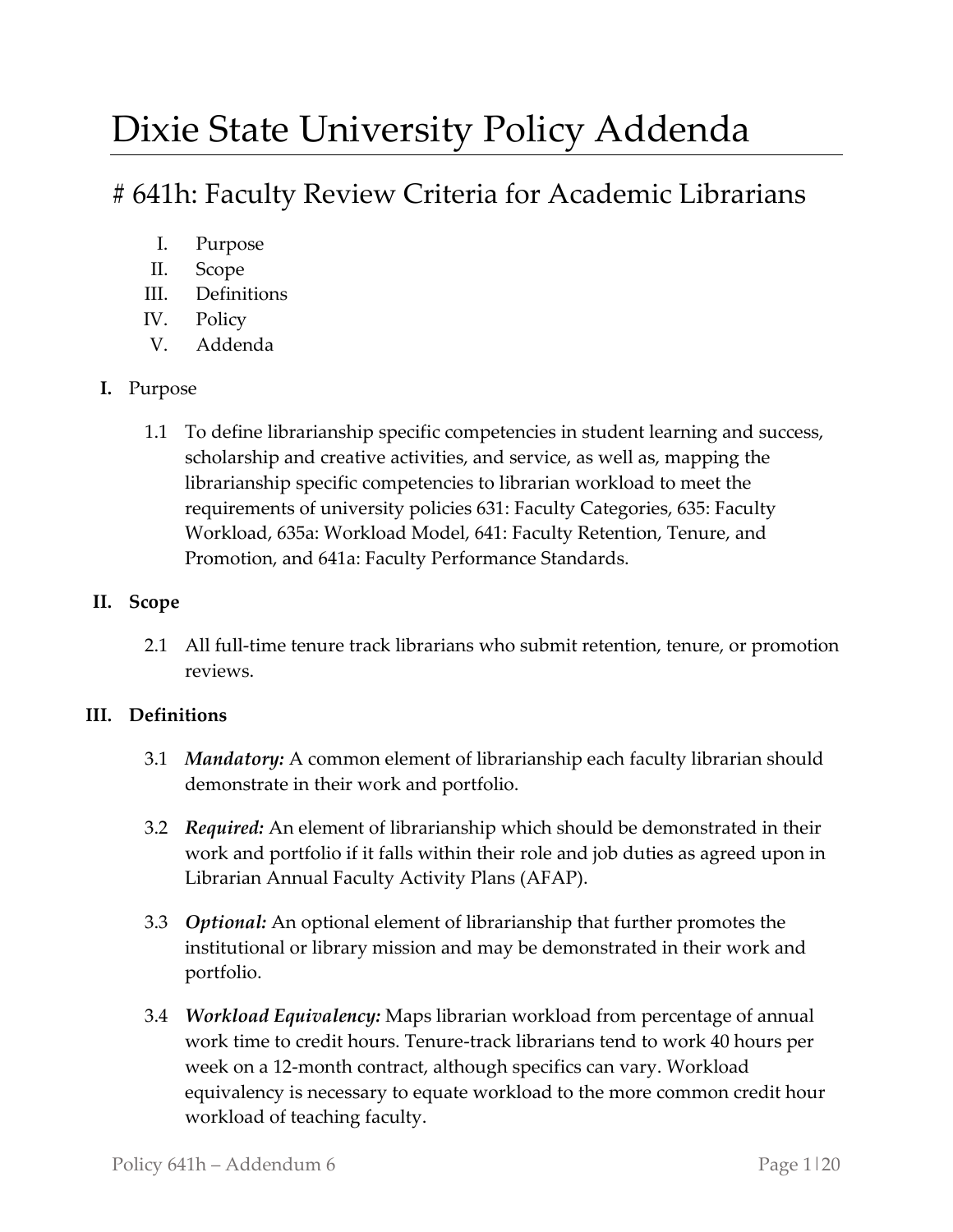3.5 *Student Learning and Success in Librarianship:* Library faculty engage in a broad spectrum of activities related to Student Learning and Success. Library faculty are specialists in providing access to information and are involved in development of resources, collections and information systems; bibliographic access and control; and instruction, reference and advisory services. The practice of Student Learning and Success in librarianship takes place in a variety of settings.

# **IV. Policy**

# 4.1 **Workload Equivalency**

- 4.1.1 Librarians workload may vary depending on position, but should fall within the specified ranges.
	- 4.1.1.1 36 credit hours equals 100% of in-load librarian annual workload.
	- 4.1.1.2 Librarian workload for Student Learning and Success should equal no less than 24 credit hours or 67% of annual workload and no more than 30 credit hours or 83% of annual workload.
	- 4.1.1.3 Librarian workload for Scholarly and Creative Activity should equal no less than 3 credit hours or 8% of annual workload and no more than 6 credit hours or 17% of annual workload.
	- 4.1.1.4 Librarian workload for Service should equal 6 credit hours or 17% of annual workload.
- 4.1.2 Equivalency rates are based on the following:
	- 4.1.2.1 1 credit hour equates to 2.8% of annual workload or 48 hours of annual work.
	- 4.1.2.2 Paid time off is accounted for in the 36 credit hours and 100% of in-load librarian workload.
	- 4.1.2.3 Equivalency rates are subject to change in alignment with faculty policies.
- 4.1.3 Librarian Annual Faculty Activity Plans (AFAP) include a workload equivalency chart. Please see Librarian Workload Template and AFAP Template in References.

# 4.2 **Assistant Student Learning and Success**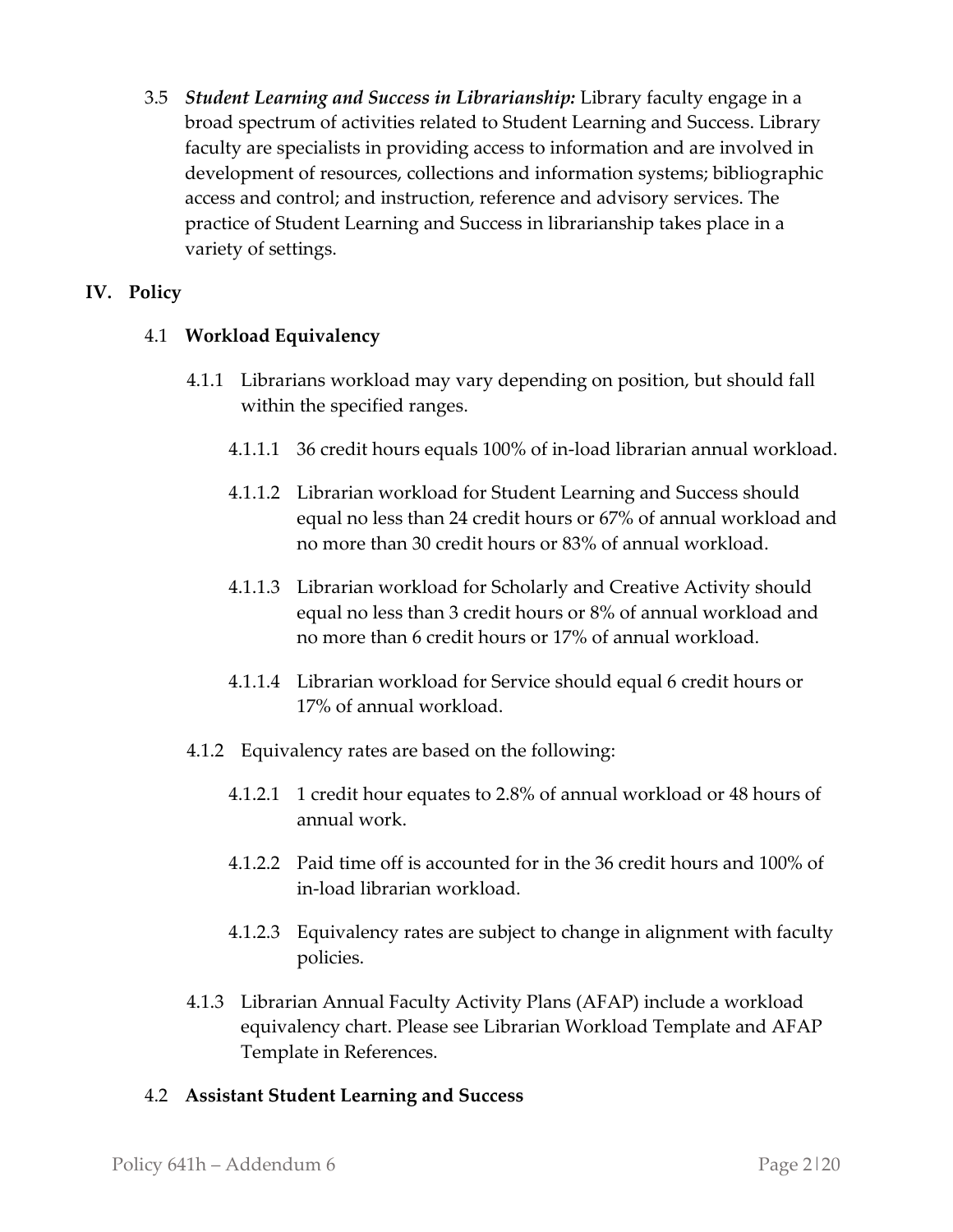# 4.2.1 **Collection Development**

- 4.2.1.1 Assist with the development and review of library collections in support of the curriculum and scholarly research in assigned liaison areas; MANDATORY
- 4.2.1.2 Assess and evaluate gift materials that support student learning and scholarly success; REQUIRED
- 4.2.1.3 Maintain vendor purchases and licenses to physical and electronic library materials and services supporting student learning and scholarly success across campus; REQUIRED
- 4.2.1.4 Maintain preservation and utility initiatives on all library materials to extend the life and usefulness of materials for current and future student use; REQUIRED/OPTIONAL
- 4.2.1.5 Consult with DSU faculty and work collaboratively with Utah Academic Library Consortium to develop library collections; REQUIRED

# 4.2.2 **Bibliographic Access and Control**

- 4.2.2.1 Copy catalog, create basic metadata, and / or develop finding guides to access library collections and information resources according to best practices; REQUIRED
- 4.2.2.2 Manage locally relevant access and retrieval tools as well as systems to facilitate access to collections in support of curriculum, student learning, and information literacy; REQUIRED
- 4.2.2.3 Build familiarity with authority files, special classifications systems, indexes, controlled vocabularies, and holding records; REQUIRED
- 4.2.2.4 Effectively process Interlibrary Loan or resource sharing to provide access to materials outside of DSU Library's collection to empower student success; REQUIRED

#### 4.2.3 **Reference**

4.2.3.1 Participate in the delivery of general reference services as assigned in order to guide students in research and curricular activities in support of and aligned with appropriate course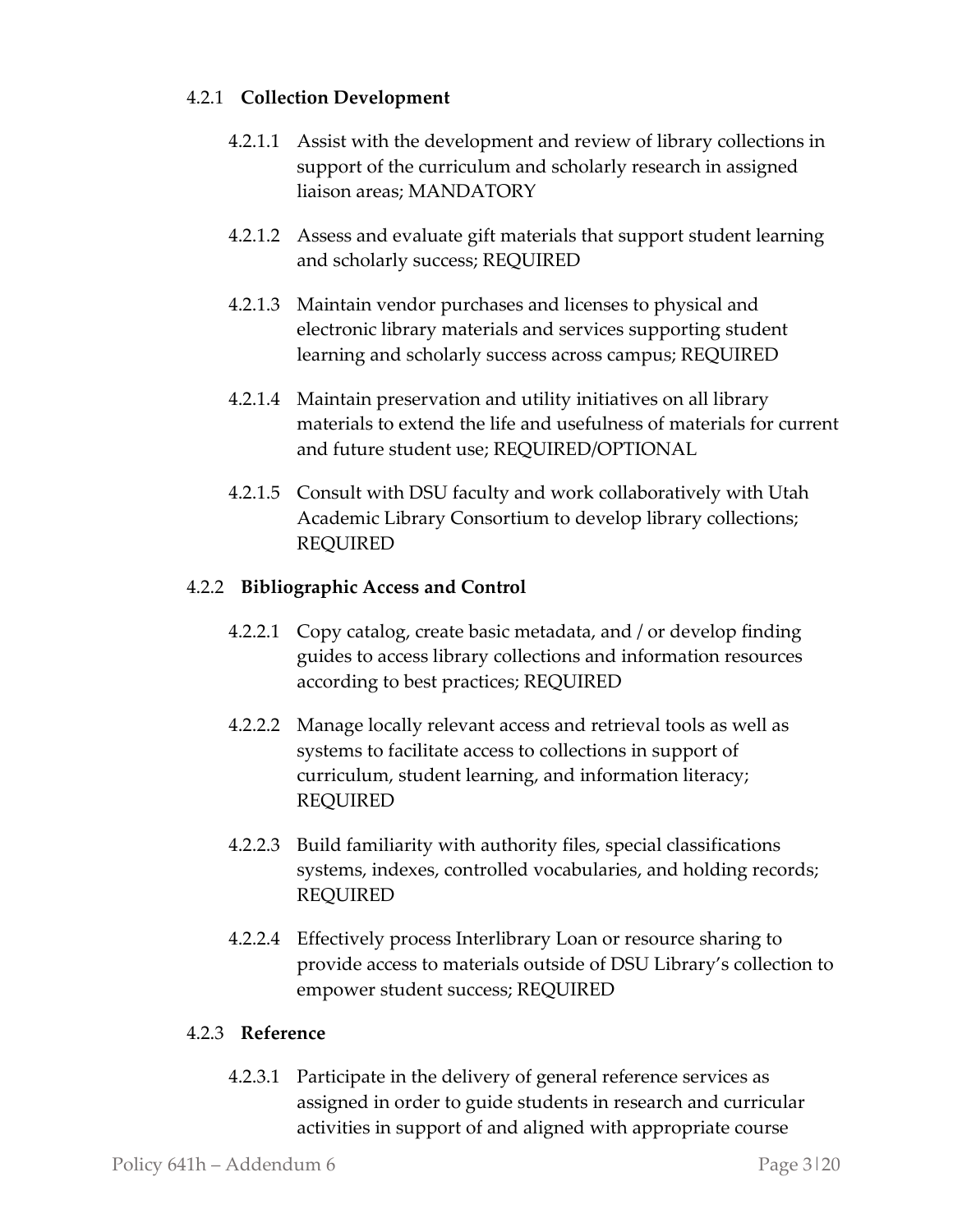learning outcomes and library program learning outcomes; MANDATORY

- 4.2.3.2 Build familiarity with classification, arrangement, scope, and character of the DSU library collection, in order to apply basic information retrieval skills to enable successful individualized research and student learning; MANDATORY
- 4.2.3.3 Build current knowledge and understanding of issues affecting information access, such as copyright and privacy; REQUIRED/OPTIONAL
- 4.2.3.4 Build familiarity with common style guides and bibliographic citation systems (American Psychological Association (APA), Modern Language Association (MLA)); MANDATORY
- 4.2.3.5 Hold individual research instruction sessions through scheduled appointments for general research needs. Build relationships with liaison areas to determine discipline and curriculum needs of students and faculty to gain familiarity with the discipline's research needs and Course Learning Outcomes (CLOs) / Program Learning Outcomes (PLOs) of assigned areas; MANDATORY

#### 4.2.4 **Instruction**

- 4.2.4.1 Develop appropriate outcomes-based learning resources that meet Library & Learning Services CLOs and / or PLOs and / or other CLOs as appropriate; MANDATORY
- 4.2.4.2 Provide information literacy and research instruction to distance and residential classes to meet General Education courses, and Library & Learning Services CLOs and PLOs; MANDATORY
- 4.2.4.3 Show improvement in response to peer and student evaluations in assigned courses; MANDATORY
- 4.2.4.4 Develop collegial relationships with instructors and establish credibility in information literacy and research skills; **MANDATORY**
- 4.2.4.5 Build familiarity with assessment and learning outcomes; REQUIRED

#### 4.3 **Associate Student Learning and Success**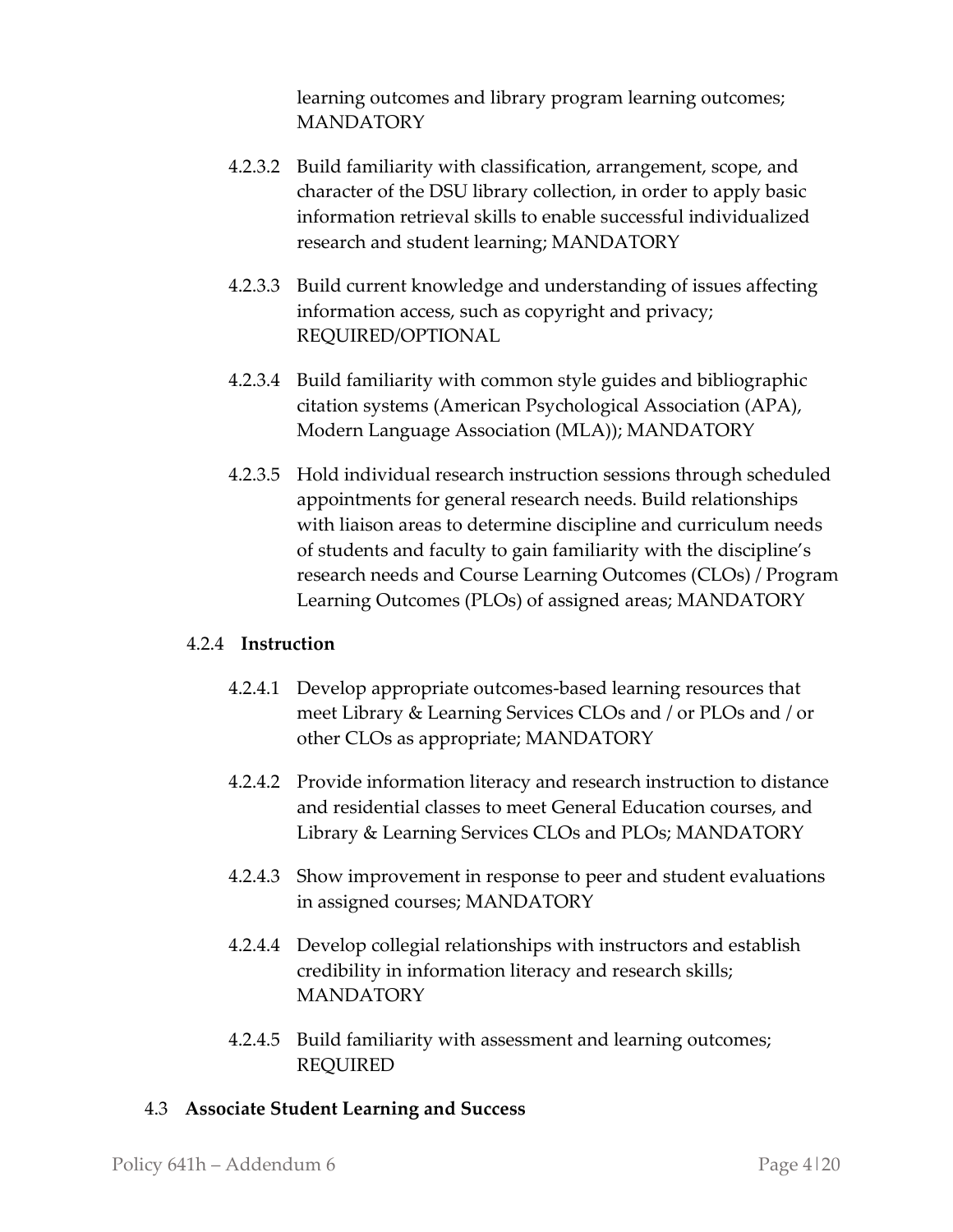# 4.3.1 **Collection Development**

- 4.3.1.1 Develop, review, and manage library collections that effectively support the curriculum and scholarly success; MANDATORY
- 4.3.1.2 Assess, evaluate, and solicit gift materials that support student learning and scholarly success; REQUIRED
- 4.3.1.3 Negotiate and maintain vendor purchases and licenses to physical and electronic library materials and services supporting student learning and scholarly success across campus; REQUIRED
- 4.3.1.4 Evaluate and implement preservation and utility initiatives on all library materials to extend the life and usefulness of materials for current and future student use; REQUIRED/OPTIONAL
- 4.3.1.5 Conduct in-depth collaboration(s) with faculty to develop specialized subject area collections; REQUIRED

#### 4.3.2 **Bibliographic Access and Control**

- 4.3.2.1 Perform basic original cataloging, create basic original metadata and / or complex finding guides to provide effective bibliographic access to library collections and information resources; REQUIRED
- 4.3.2.2 Assess accessible and effective retrieval tools as well as systems that enhance access to collections in support of curriculum, student learning, and information literacy; REQUIRED
- 4.3.2.3 Manage authority files, special classifications systems, indexes, controlled vocabularies and holding records; REQUIRED
- 4.3.2.4 Manage Interlibrary Loan or resource sharing to provide access to materials outside of DSU Library's collection to empower student success in accordance with copyright and intellectual property laws; REQUIRED
- 4.3.2.5 Provide management of library and / or learning services access and control systems and / or services; REQUIRED

#### 4.3.3 **Reference**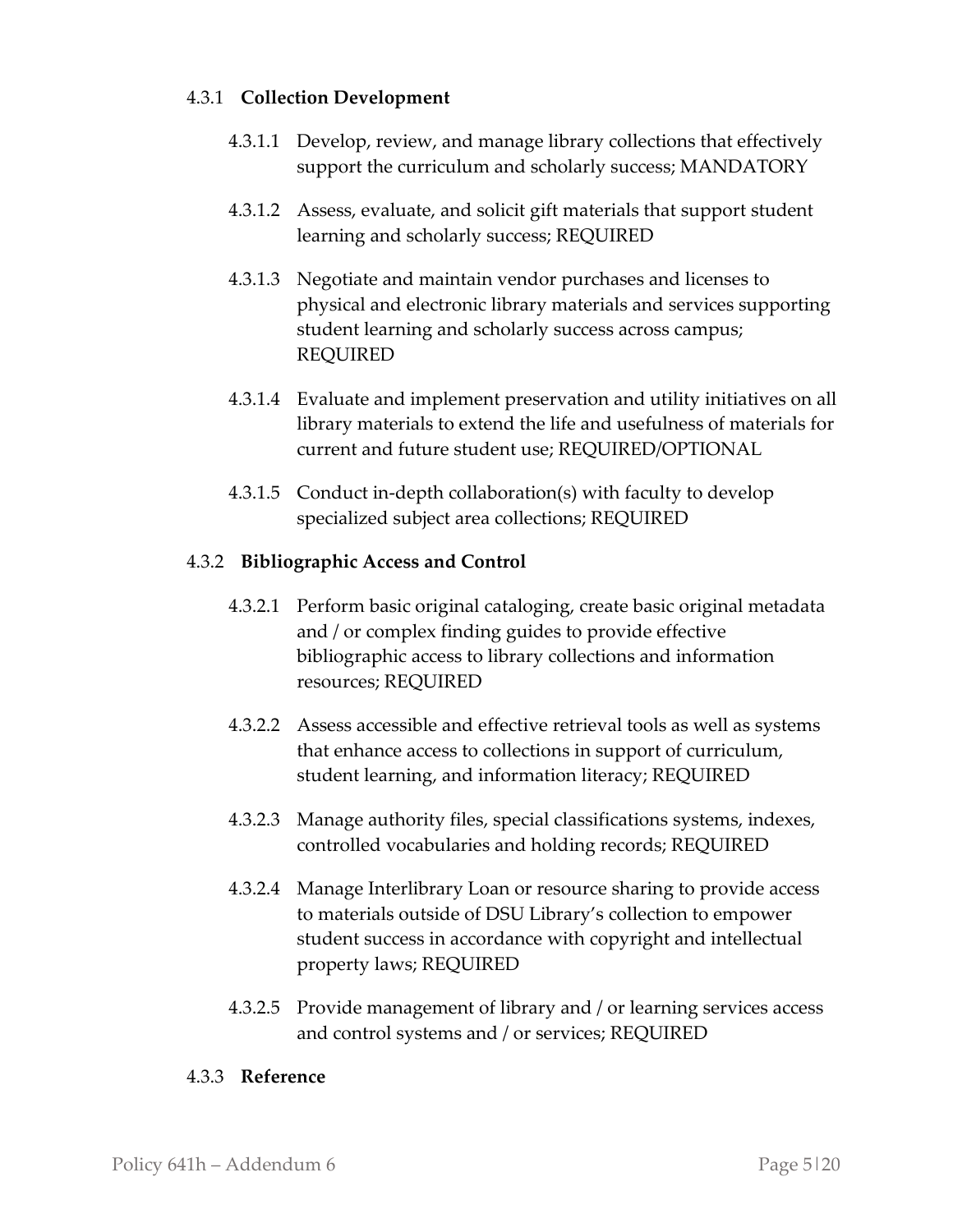- 4.3.3.1 Demonstrate competence in the delivery of general reference services and build competency in subject area reference services, guiding students in research and curricular activities. This individualized instruction is done in support of and aligned with appropriate course learning outcomes and library program learning outcomes; MANDATORY
- 4.3.3.2 Demonstrate depth of knowledge related to classification, arrangement, scope, and character of the DSU library collection as well as alternate sources of information beyond the DSU Library, in order to apply advanced information retrieval skills to enable successful individualized research and student learning; MANDATORY
- 4.3.3.3 Maintain current knowledge and understanding of issues affecting information access, such as copyright and privacy; REQUIRED/OPTIONAL
- 4.3.3.4 Maintain and build knowledge in liaison discipline specific style guides and bibliographic citation systems (Chicago, CSE, IEEE, etc.); MANDATORY
- 4.3.3.5 Demonstrate competence in individualized research instruction through scheduled appointments with students in assigned liaison areas to assist students in attaining the CLOs related to information literacy; MANDATORY
- 4.3.3.6 Provide management of user-facing services within the library and / or learning services; REQUIRED

# 4.3.4 **Instruction**

- 4.3.4.1 Develop significant, relevant outcomes-based learning resources and instruction that meet Library & Learning Services CLOs and / or PLOs and / or other CLOs as appropriate; MANDATORY
- 4.3.4.2 Collaborate with faculty from assigned liaison areas to provide information literacy instruction at all levels of study in distance and residential classes; MANDATORY
- 4.3.4.3 Refine and improve practices based on self-reflection, assessment and peer or student evaluations and supervisor evaluations or dean's letters in assigned courses; MANDATORY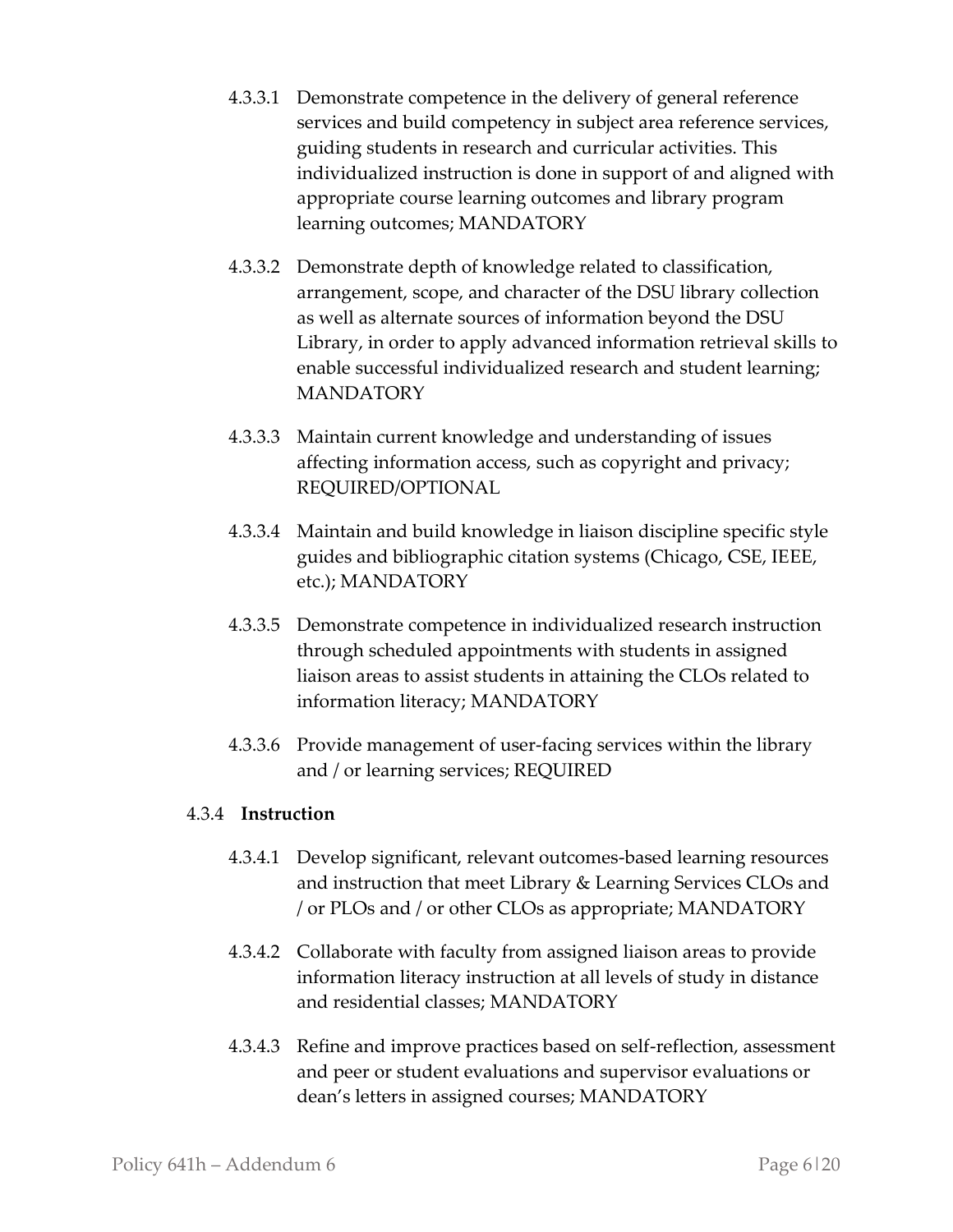- 4.3.4.4 Work with instructors to integrate information literacy and research skills into general education or subject specific curriculum; MANDATORY
- 4.3.4.5 Use assessment results to analyze impact in meeting CLOs and PLOs; REQUIRED

#### 4.4 **Academic (Full) Student Learning and Success**

#### 4.4.1 **Collection Development**

- 4.4.1.1 Develop, review, manage and assess library collections that contribute significantly to student learning and scholarly success; MANDATORY
- 4.4.1.2 Create appropriate standards, selection criteria, evaluation guidelines, and documentation for gift materials that support student learning and scholarly success; REQUIRED
- 4.4.1.3 Evaluate, assess, and develop reports on the use of existing materials and services and present documentation for decision making to liaisons and dean; REQUIRED
- 4.4.1.4 Lead preparedness for emergency or natural disasters, and conserve rare and fragile materials through appropriate strategies; REQUIRED/OPTIONAL
- 4.4.1.5 Consult with DSU faculty to develop collections as part of the accreditation process, and in the development of new programs and degrees; REQUIRED

# 4.4.2 **Bibliographic Access and Control**

- 4.4.2.1 Perform complex original cataloging, create complex original metadata, and / or complex finding guides for obscure and / or rare library collections and information resources; Add to scholarly body of knowledge through creation of new records; Map and transform records to create new access; REQUIRED
- 4.4.2.2 Develop innovative tools and systems that facilitate the effectiveness of the collections in support of DSU curriculum, student learning, and information literacy; REQUIRED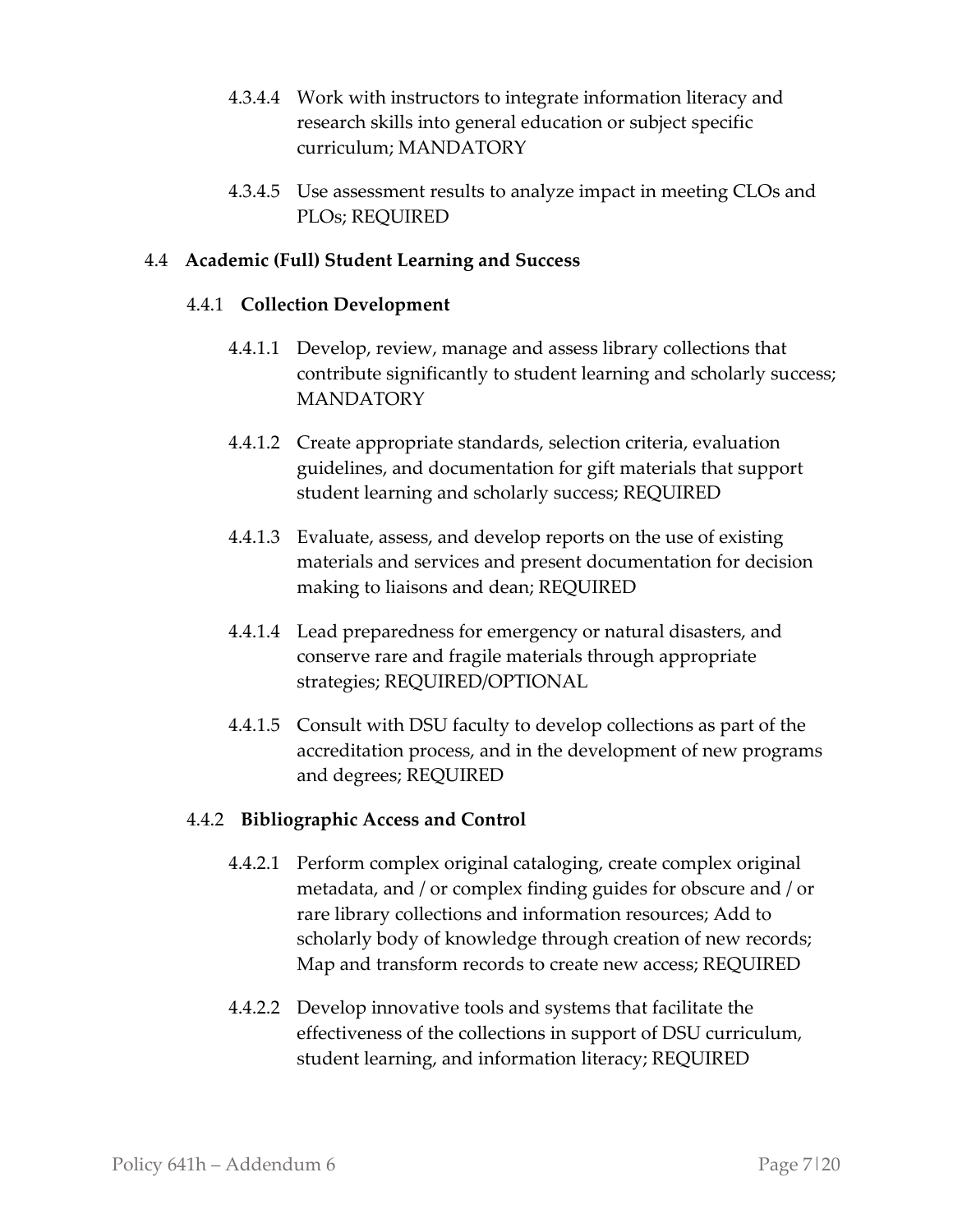- 4.4.2.3 Plan, create, and maintain with authority files, special Classifications systems, indexes, controlled vocabularies and holding records; REQUIRED
- 4.4.2.4 Maintain and plan for future development in Interlibrary Loan or resource sharing to provide access to materials outside of DSU Library's collection to empower student success and monitor changes in copyright and intellectual property laws; REQUIRED
- 4.4.2.5 Provide leadership of library and / or learning services access and control systems and / or services; REQUIRED

#### 4.4.3 **Reference**

- 4.4.3.1 Demonstrate competence at all levels of reference services in support of and aligned with appropriate course learning outcomes and library program learning outcomes. Develop guidelines and / or training materials in the delivery of reference services, guiding students in research and curricular activities; MANDATORY
- 4.4.3.2 Demonstrate proficiency of knowledge related to classification, arrangement, scope, and character in subject specific area sources of information in order to apply advanced information retrieval skills to enable successful individualized research and student learning. Demonstrate effective matching of research queries to sources of information and related research skills to meet student learning outcomes; MANDATORY
- 4.4.3.3 Instruct faculty on accepted practices in classroom management and use relating to current knowledge and understanding of issues affecting information access, such as copyright and privacy; REQUIRED/OPTIONAL
- 4.4.3.4 Create instructional materials for general and subject specific style guides and bibliographic citation systems; MANDATORY
- 4.4.3.5 Consult with faculty and students in individualized research instruction through scheduled appointments for upper division level research (i.e., capstone, senior projects, externships, internships, undergraduate research, etc.) in assigned subject liaison areas; MANDATORY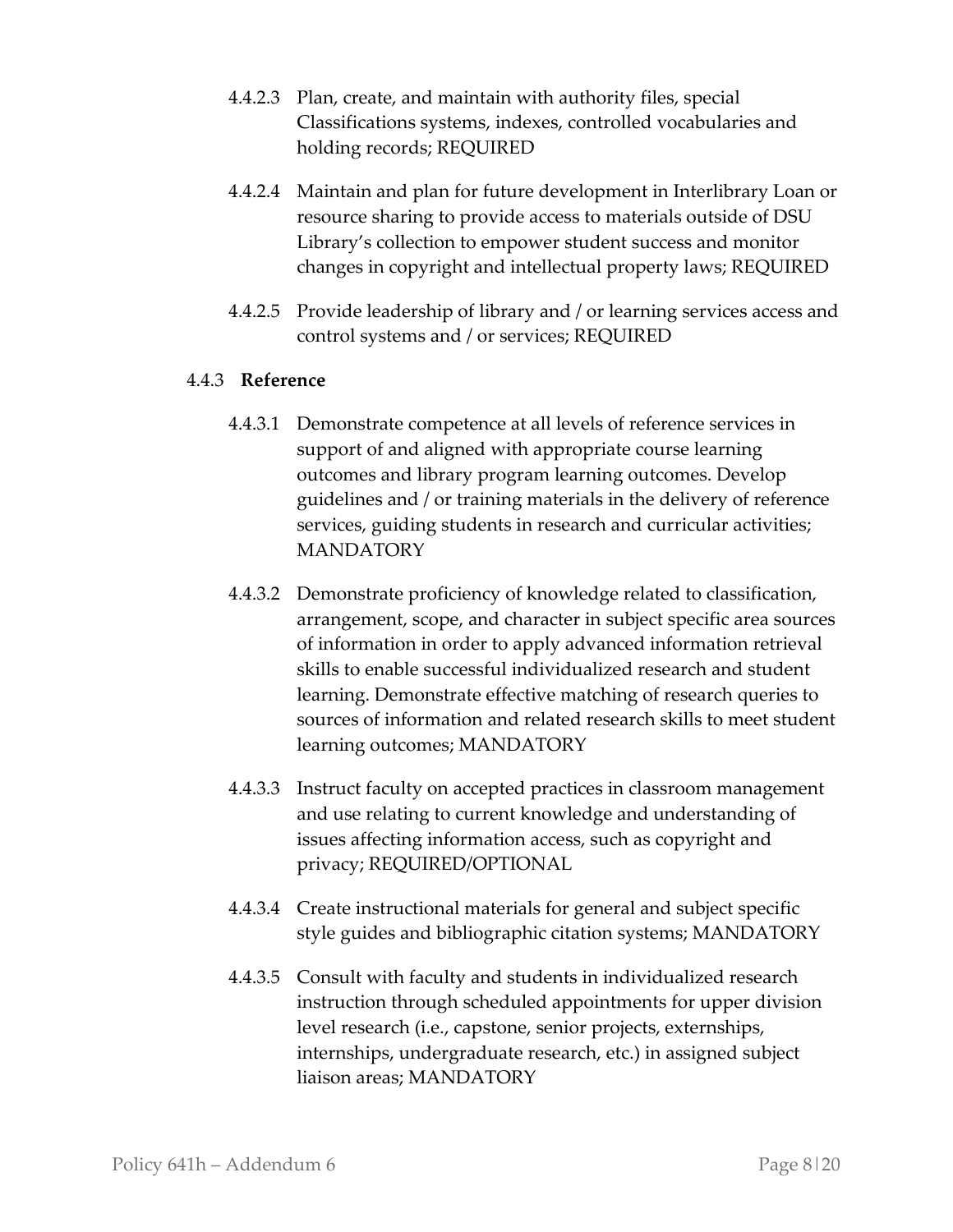4.4.3.6 Provide leadership of user-facing services within the library and / or learning services; REQUIRED

# 4.4.4 **Instruction**

- 4.4.4.1 Design exemplary outcomes-based learning resources and instruction around Library & Learning Services CLOs and / or PLOs and / or other CLOs as appropriate; MANDATORY
- 4.4.4.2 Demonstrate sustained competence in instruction classes and assessment at all levels of study; MANDATORY
- 4.4.4.3 Continue improvement and maintain excellence in practices based on self-reflection, assessment, peer or student evaluations, supervisor evaluations, and dean's letters; MANDATORY
- 4.4.4.4 Become tightly integrated with instructors in information literacy and research skills in individual classes or the curriculum; MANDATORY
- 4.4.4.5 Develop and analyze assessment projects for CLOs and PLOs and create an action plan; REQUIRED

#### 4.5 **University Student Learning and Success**

#### 4.5.1 **Collection Development**

- 4.5.1.1 Serve as the content expert across campus, instruct faculty on how to develop, manage, and assess library collections that contribute to student learning and scholarly success. Collaborate with faculty to create local content (i.e., institutional repository, digital collections and exhibits, scholarly publications, etc.); MANDATORY
- 4.5.1.2 Serve as the content expert across campus, and instruct faculty and staff members in correct policies, guidelines, and procedures in professional library standards for gift acquisitions; REQUIRED
- 4.5.1.3 Serve as the content expert across campus, and instruct Library  $\&$ Learning Services faculty in the criteria, negotiation practices, assessment tools, purchases and licenses to library materials supporting student learning and scholarly success across campus; REQUIRED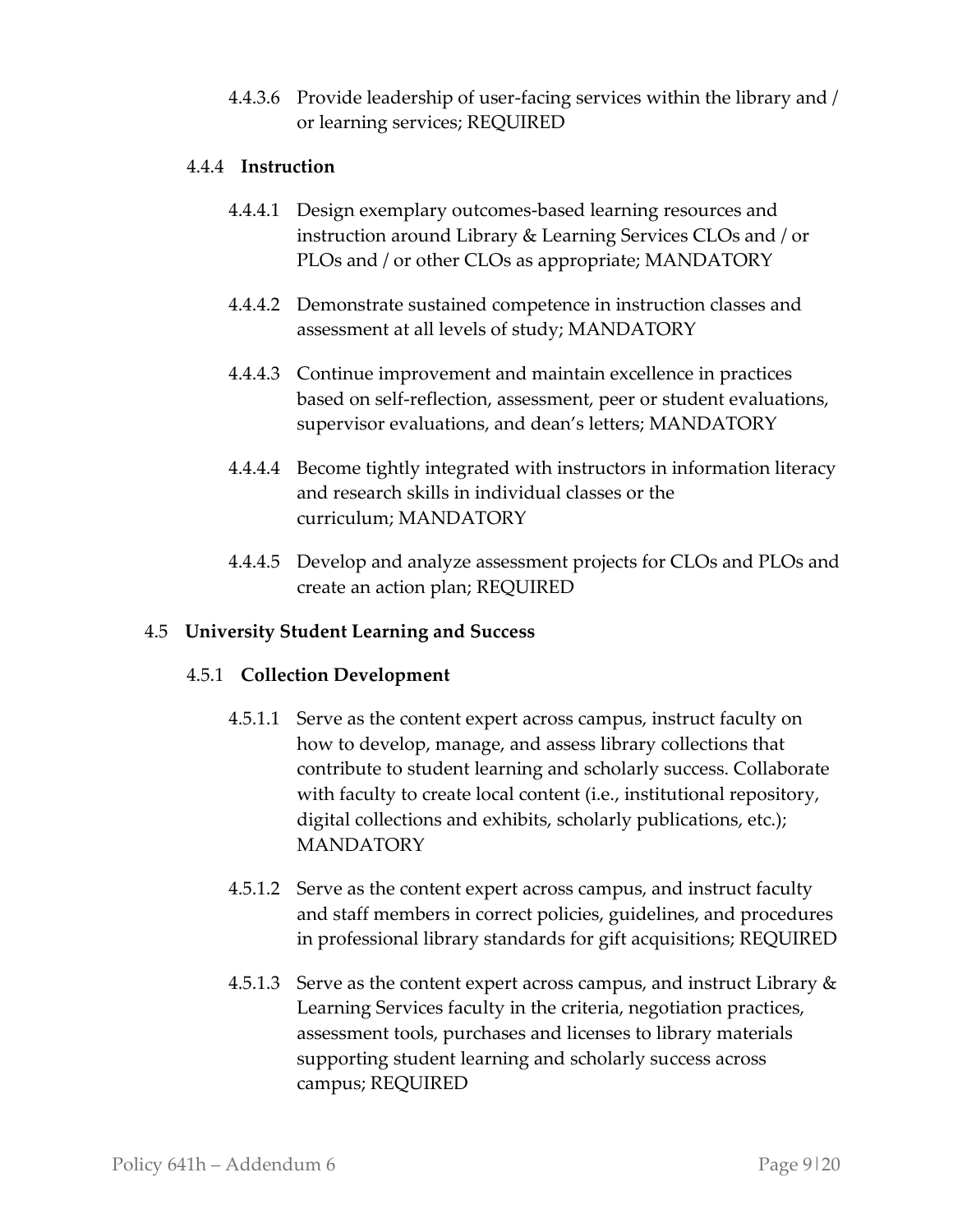- 4.5.1.4 Instruct other faculty and staff in preservation, emergency planning, and conservation techniques; REQUIRED
- 4.5.1.5 Serve as collection development or a specialized content expert across campus, instruct in collection development; REQUIRED

# 4.5.2 **Bibliographic Access and Control**

- 4.5.2.1 Perform complex original cataloging in all formats and / or esoteric complex finding guides for any identifiable resource. Serve as the content expert locally, regionally, or nationally; REQUIRED
- 4.5.2.2 Collaborate regionally and / or nationally on innovative tools and systems that facilitate the effectiveness of the collections in support of curriculum, student learning, and information literacy; REQUIRED
- 4.5.2.3 Contribute to the standards and best practices of authority files, special Classifications systems, indexes, controlled vocabularies and holding records; REQUIRED
- 4.5.2.4 Contribute to the standards and best practices of Interlibrary Loan or resource sharing, and institutional Copyright policy and procedures; REQUIRED
- 4.5.2.5 Provide strategic leadership of library and / or learning services access and control systems and / or services in partnership with other campus, professional organizations, or community entities; REQUIRED

#### 4.5.3 **Reference**

- 4.5.3.1 Implement new technology solutions or methods for the successful delivery of reference services, guiding students in research and curricular activities. This individualized instruction is done in support of and aligned with appropriate course learning outcomes and library program learning outcomes; MANDATORY
- 4.5.3.2 Demonstrate effective instruction of the skills required to effectively match research queries to sources of information and related research skills to meet student learning outcomes; **MANDATORY**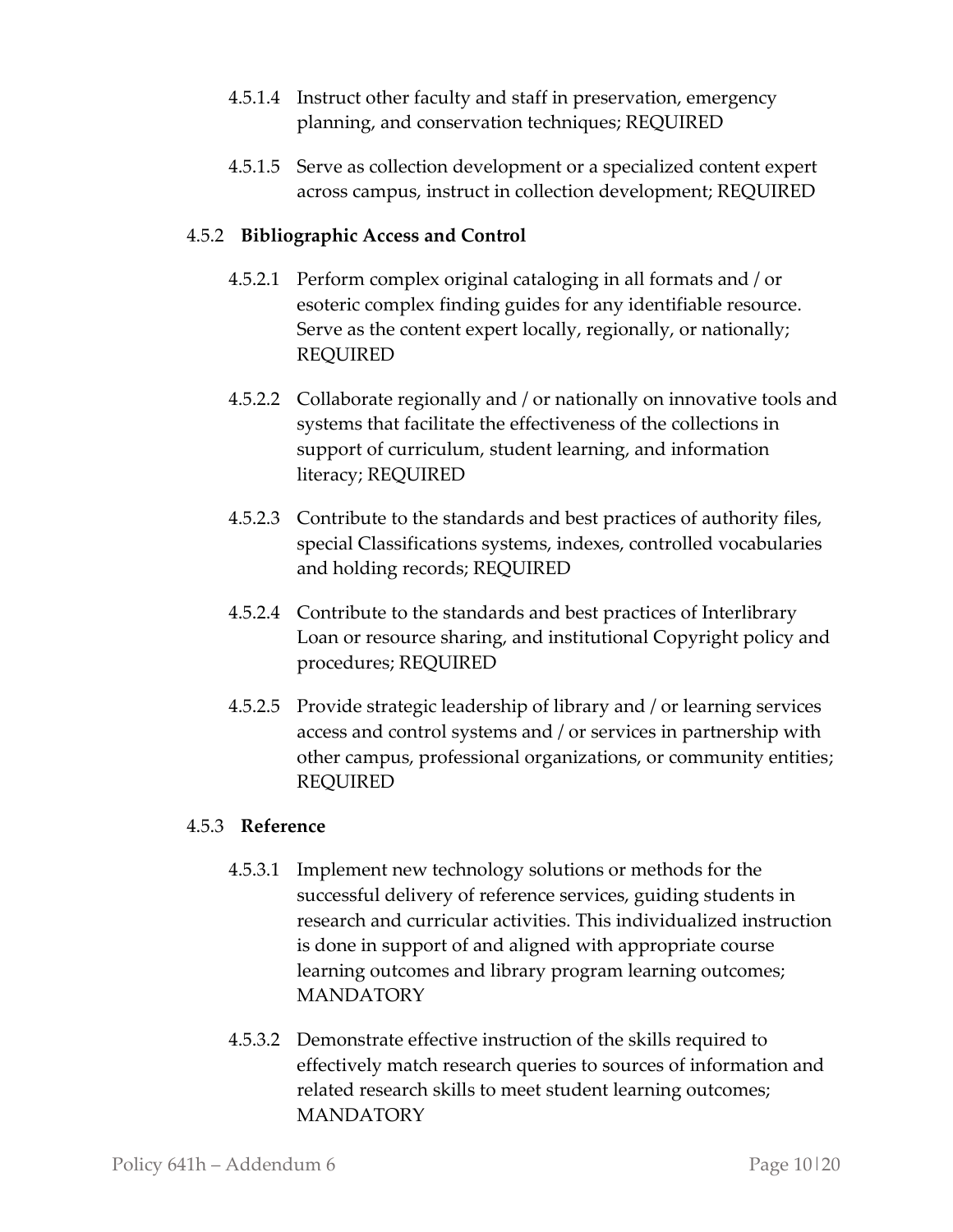- 4.5.3.3 Develop policies, guidelines, and procedures to guide use of current knowledge and understanding of issues affecting information access; REQUIRED/OPTIONAL
- 4.5.3.4 Serve as content expert for subject specific or general style guides at DSU; MANDATORY
- 4.5.3.5 Work with faculty and graduate students during individualized research instruction through scheduled appointments on indepth research in assigned subject liaison areas; MANDATORY
- 4.5.3.6 Provide strategic leadership of user-facing services within the library and / or learning services in partnership with other campus, professional organizations, or community entities; REQUIRED

# 4.5.4 **Instruction**

- 4.5.4.1 Add to campus or professional knowledge on information literacy and / or library related outcomes-based learning resources; Build proposals for Library & Learning Services degree programs or certificates; MANDATORY
- 4.5.4.2 Provide leadership for DSU and / or other institutions in information literacy instruction, or assist in shaping leadership in information literacy instruction and assessment on national, regional, and state levels; MANDATORY
- 4.5.4.3 Develop, provide leadership and lead by example through sharing innovative solutions and teaching methods based on refinements from self-reflection, assessment and peer or student evaluations and supervisor evaluations or dean's letter; MANDATORY
- 4.5.4.4 Lead efforts to integrate and advance information literacy; MANDATORY
- 4.5.4.5 Create innovative assessment solutions, and lead in the creation or adoption of CLOs and PLOs; REQUIRED
- 4.5.4.6 Build proposals for Library & Learning Services degree programs or certificates; MANDATORY

#### 4.6 **Assistant Service**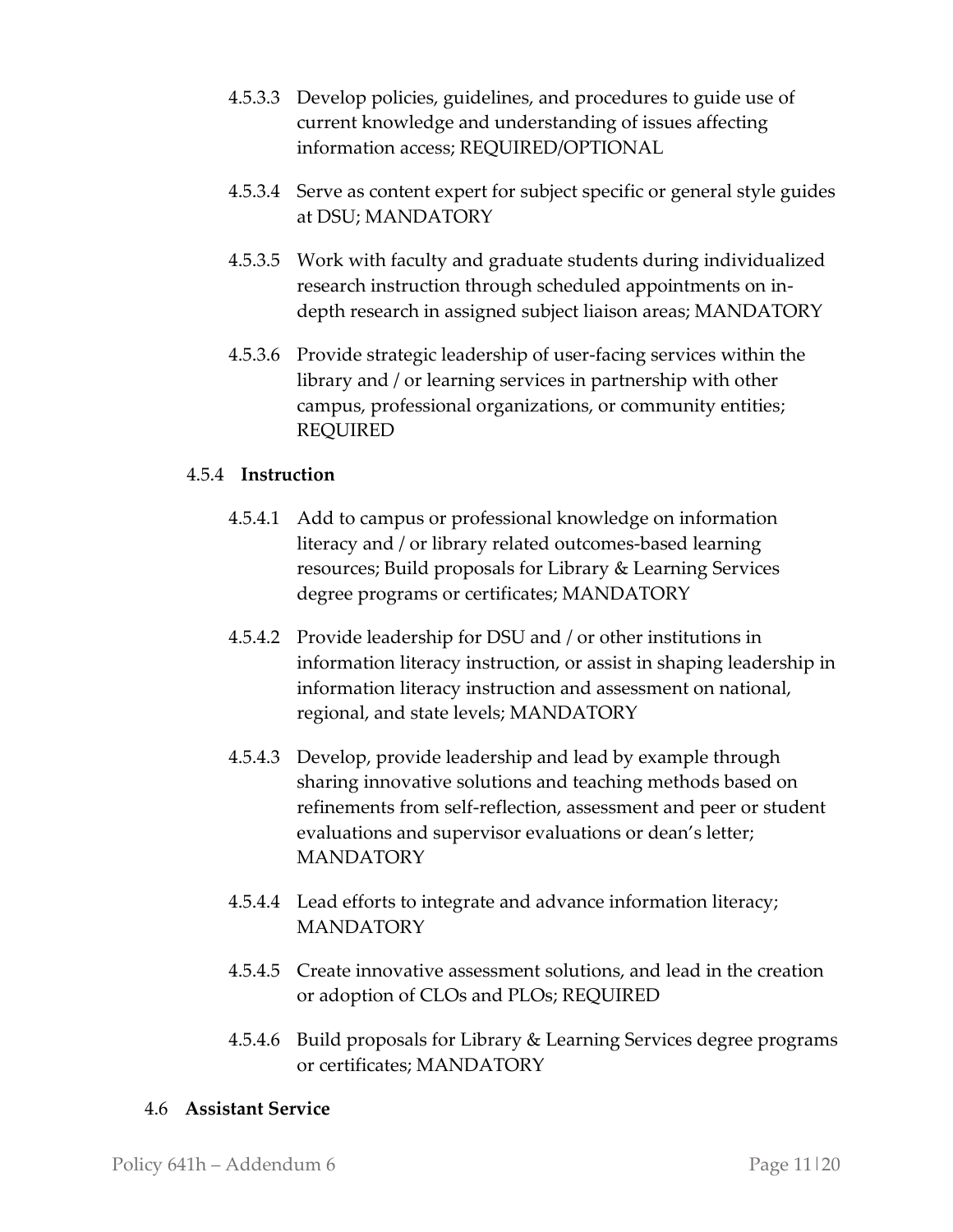#### 4.6.1 **University Service**

- 4.6.1.1 Participate in the shared governance of the university, including contributions to university-wide committees; REQUIRED
- 4.6.1.2 Support and / or attend student mentoring activities (i.e., student clubs, undergraduate research students, internship, student worker supervision, etc.); MANDATORY
- 4.6.1.3 Build familiarity with university policies; MANDATORY
- 4.6.1.4 Build familiarity with entrepreneurial or applied research activities that show promise of benefiting the university and community; OPTIONAL
- 4.6.1.5 Build familiarity with university's services and events for a diverse student body and employees; REQUIRED
- 4.6.1.6 Build familiarity with accreditation standards and academic program reports; REQUIRED

#### 4.6.2 **Library Departmental Service**

- 4.6.2.1 Serve on library committees, sub-committees, working groups, ad hoc groups; MANDATORY
- 4.6.2.2 Support donor connections as relevant to liaison subject areas; OPTIONAL
- 4.6.2.3 Build relationships with colleagues within the Library and across campus for activities beyond instruction; MANDATORY
- 4.6.2.4 Build familiarity with library policies, library guidelines, best practices and procedures; MANDATORY
- 4.6.2.5 Build familiarity with community and campus groups; **MANDATORY**

# 4.6.3 **Professional Service**

4.6.3.1 Participate actively in a professional capacity in discipline specific or community organizations (including consortia) at the local or regional level; REQUIRED

# 4.6.4 **Community Service**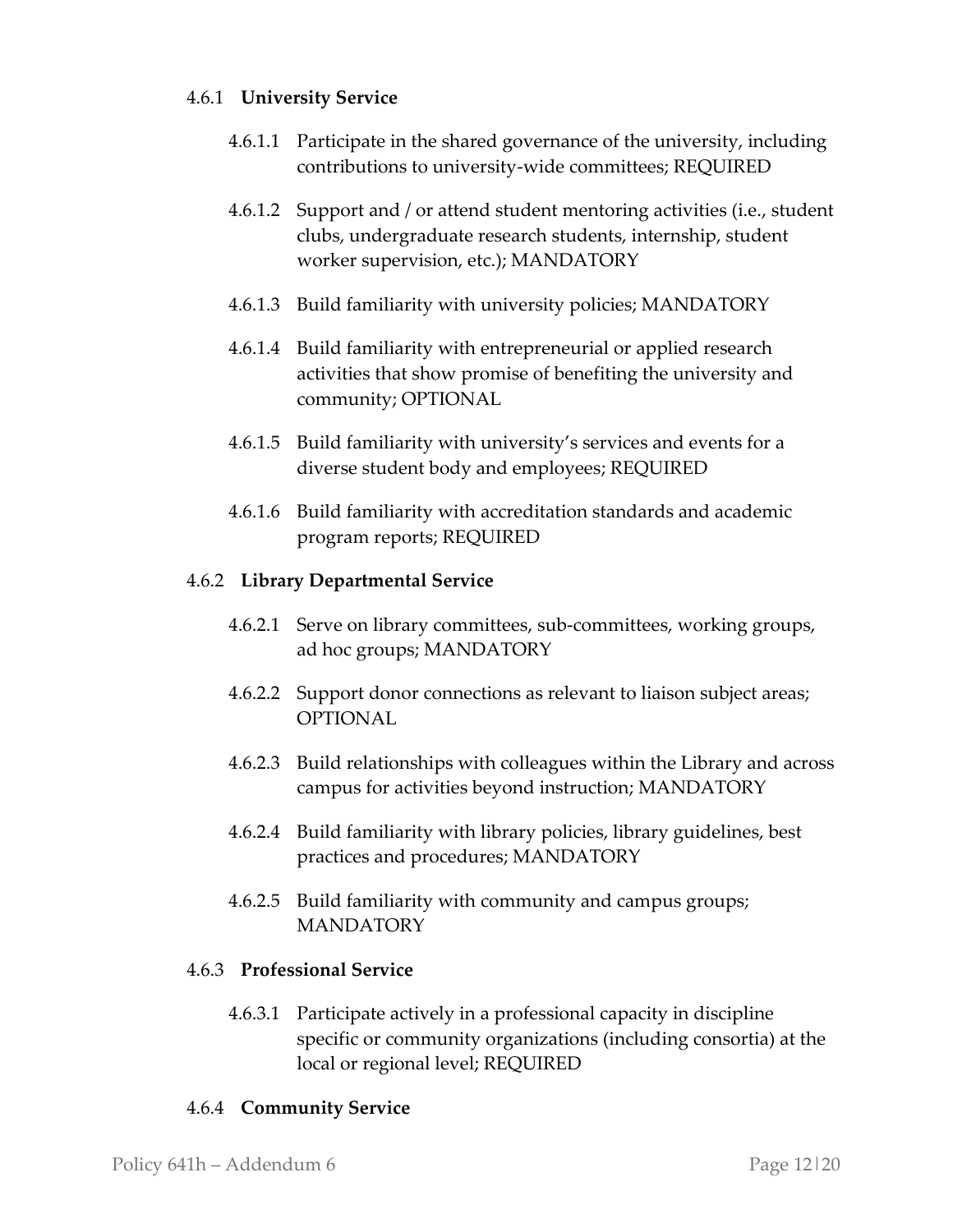4.6.4.1 Participate in local and regional libraries, schools, community organizations, or industries in a service capacity; OPTIONAL

# 4.6.5 **Administration**

- 4.6.5.1 Develop management skills of human resources; REQUIRED
- 4.6.5.2 Successfully purchase resources in areas of responsibility according to library and university policies; REQUIRED
- 4.6.5.3 Build familiarity with library services, programs, and activities; REQUIRED

# 4.7 **Associate Service**

# 4.7.1 **University Service**

- 4.7.1.1 Effectively participate in university shared governance, including contributions to university-wide committees, task forces, advisory bodies; MANDATORY
- 4.7.1.2 Mentor students (i.e., student clubs, undergraduate research students, internship, student worker supervision, etc.); **MANDATORY**
- 4.7.1.3 Participate in review of university policies and offer comments as appropriate during review periods; REQUIRED
- 4.7.1.4 Support entrepreneurial or applied research activities that show promise of benefiting the university and community; OPTIONAL
- 4.7.1.5 Support in the university's services / events to a diverse student body and employees; REQUIRED
- 4.7.1.6 Provide data for accreditation and academic program reports; REQUIRED

#### 4.7.2 **Library Departmental Service**

- 4.7.2.1 Actively participate in library committees, sub-committees, working groups, ad hoc groups; MANDATORY
- 4.7.2.2 Build donor connections as relevant to liaison subject areas; **OPTIONAL**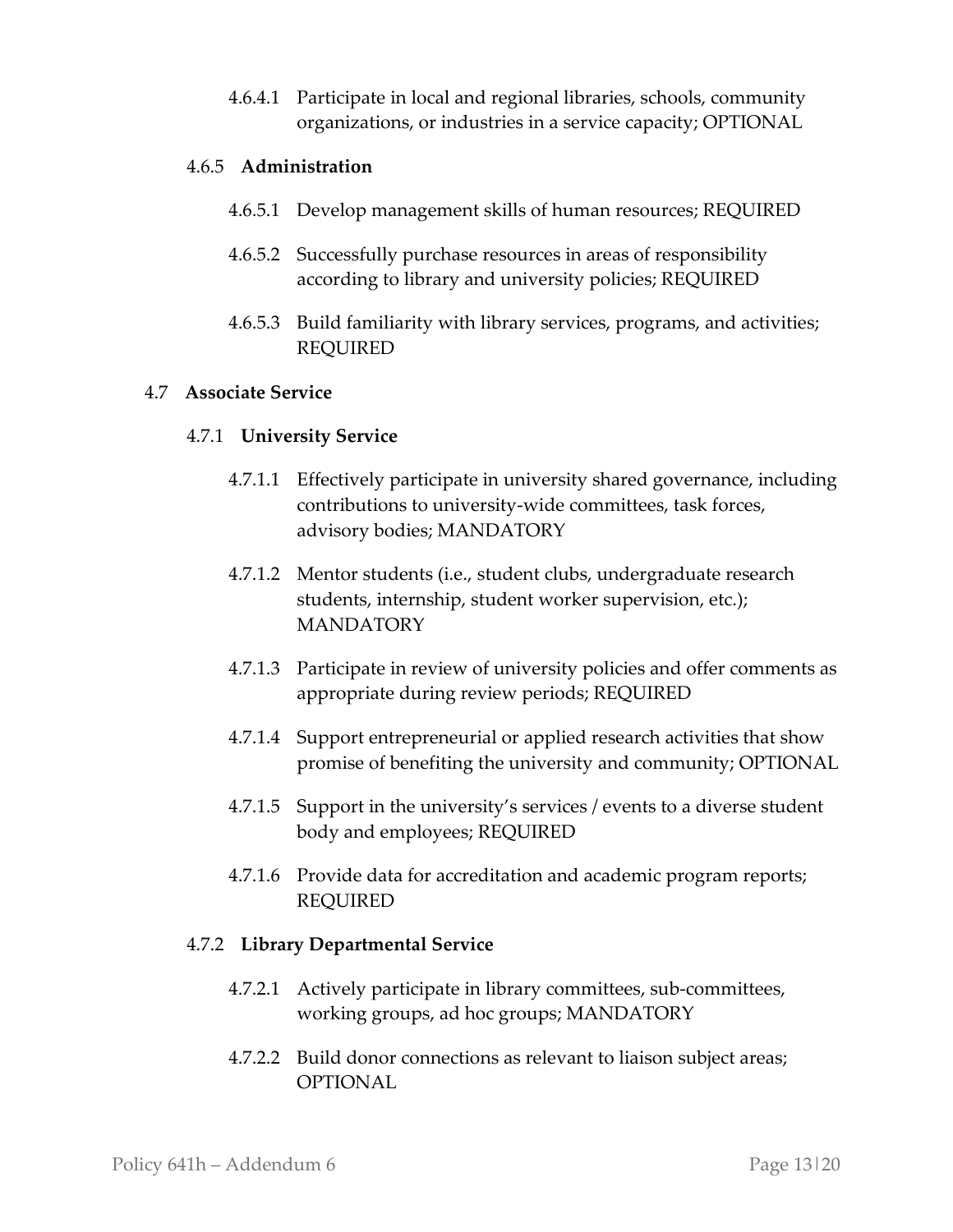- 4.7.2.3 Collaborate on existing projects with colleagues within the Library and across campus for activities beyond instruction; **MANDATORY**
- 4.7.2.4 Contribute to library guidelines, best practices and procedures; **MANDATORY**
- 4.7.2.5 Collaborate or liaise with community and campus groups; MANDATORY

# 4.7.3 **Professional Service**

4.7.3.1 Participate in and contribute in a professional capacity in discipline specific or community organizations (including consortia) at the state or regional level; Provide leadership at the local level; REQUIRED

# 4.7.4 **Community Service**

4.7.4.1 Participate in developing and offering training or professional development workshops, programs, activities, or professional consulting to collaborative partnerships with local and regional libraries, schools, community organizations, or industries; OPTIONAL

#### 4.7.5 **Administration**

- 4.7.5.1 Demonstrate supervisory and management skills of human resources. Develop effective training materials and practices for faculty and / or staff; REQUIRED
- 4.7.5.2 Evaluate areas of need to allocate material and financial resources in areas of responsibility; REQUIRED
- 4.7.5.3 Effectively coordinate and / or supervise library services, programs and activities; REQUIRED

#### 4.8 **Academic Service**

#### 4.8.1 **University Service**

4.8.1.1 Contribute substantially or play a leadership role in university shared governance, including contributions to university-wide committees, task forces, or advisory bodies, or serving on faculty senate; MANDATORY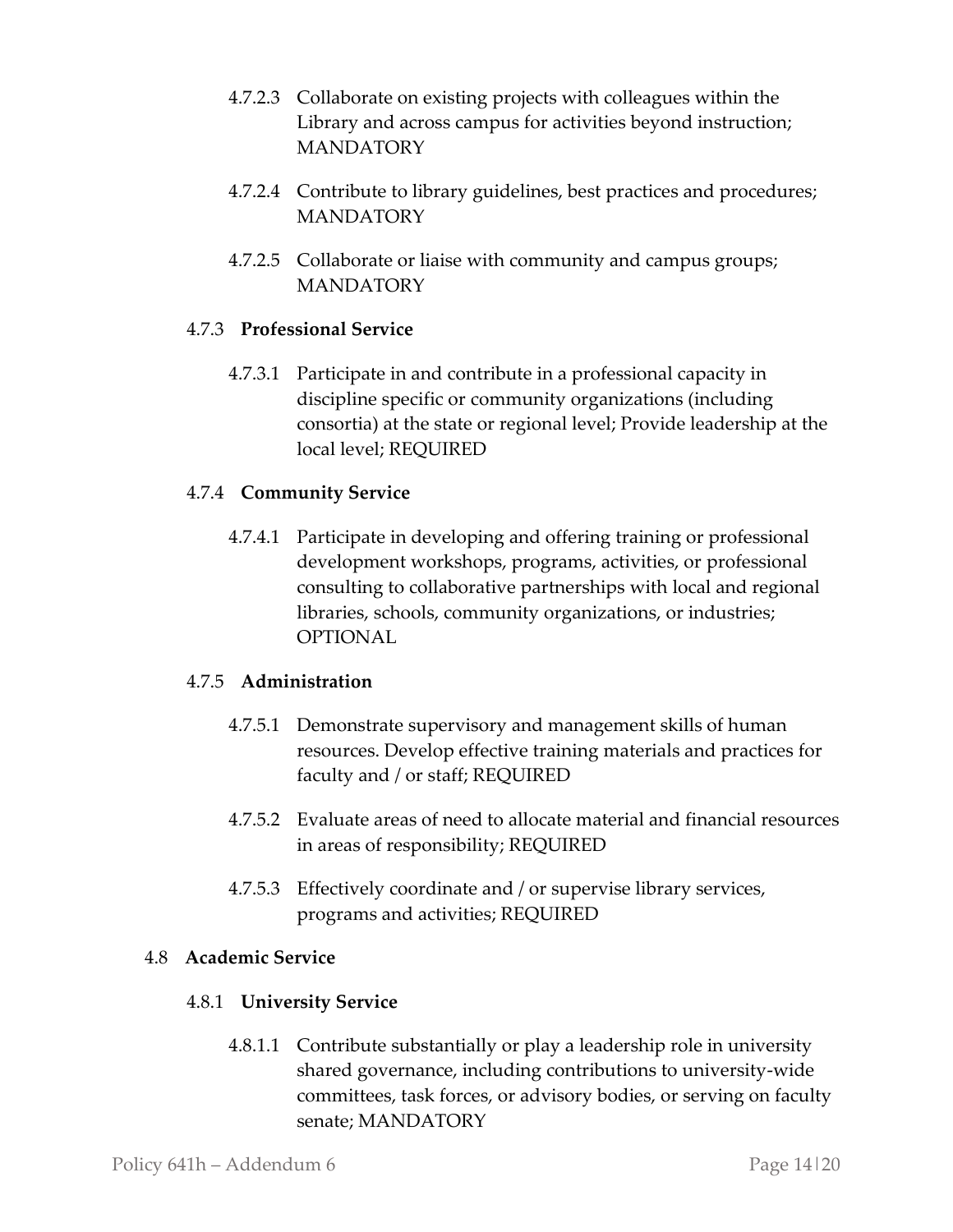- 4.8.1.2 Provide leadership to and assess student mentoring (i.e., student clubs, undergraduate research students, internship, student worker supervision, etc.); MANDATORY
- 4.8.1.3 Contribute to drafting or revising university policies; REQUIRED
- 4.8.1.4 Participate in and assess entrepreneurial or applied research activities that show promise of benefiting the university and community; OPTIONAL
- 4.8.1.5 Collaborate in and assess the university's services / events to a diverse student body and employees; REQUIRED
- 4.8.1.6 Contribute sections of accreditation and academic program reports as appropriate; REQUIRED

# 4.8.2 **Library Departmental Service**

- 4.8.2.1 Contribute substantially or play a leadership role in the library committees, sub-committees, working groups, ad hoc groups; **MANDATORY**
- 4.8.2.2 Actively solicit donor relationships as relevant to liaison subject areas or the library as a whole in collaboration with the development office; OPTIONAL
- 4.8.2.3 Collaborate extensively on existing projects and assess projects with colleagues from other departments or colleges; MANDATORY
- 4.8.2.4 Research, adapt, or draft national or peer library policies to library guidelines, best practices and procedures; MANDATORY
- 4.8.2.5 Provide outreach to community and campus groups; **MANDATORY**

#### 4.8.3 **Professional Service**

4.8.3.1 Participate in and contribute regularly to professional or community organizations (including consortia) at the state, regional, or national level; REQUIRED

# 4.8.4 **Community Service**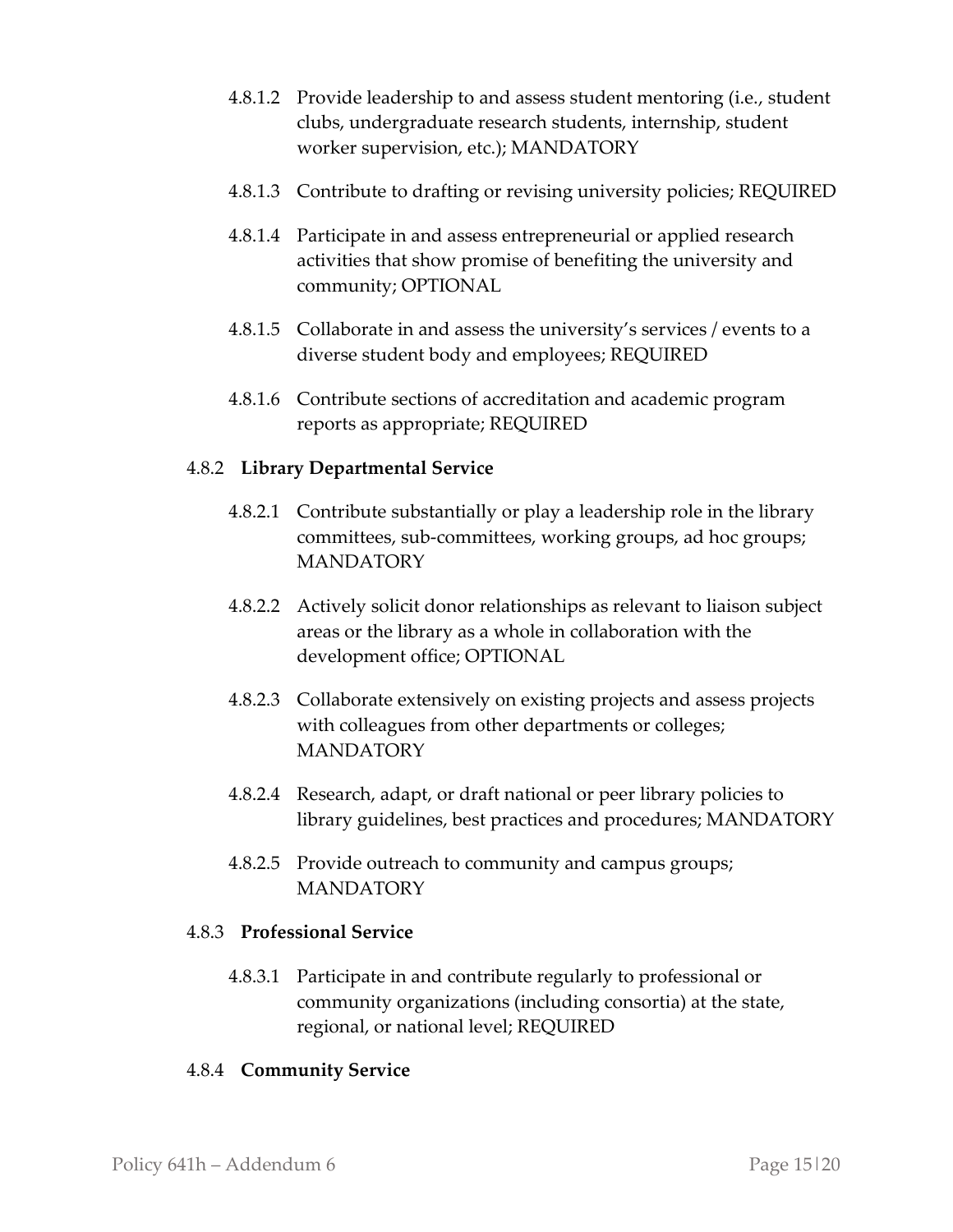4.8.4.1 Develop and offer recurring training or professional development workshops, programs, activities, or professional consulting to local and regional libraries, schools, community organizations, or industries, and assess as needed; OPTIONAL

# 4.8.5 **Administration**

- 4.8.5.1 Demonstrate sustained effective supervisory and management skills of human resources. Develop effective training, development materials, and practices for faculty and / or staff; REQUIRED
- 4.8.5.2 Manage material and financial resources according to library and university policies, including forecasting future needs; REQUIRED
- 4.8.5.3 Develop or demonstrate outstanding management and / or supervision of library services, programs, and activities; REQUIRED

# 4.9 **University Service**

# 4.9.1 **University Service**

- 4.9.1.1 Play a leadership role in university shared governance, including contributions to university-wide committees, task forces, or advisory bodies, or demonstrate a willingness to serve on faculty senate executive committee; MANDATORY
- 4.9.1.2 Provide leadership and mentoring in the development of new student activities or programs; MANDATORY
- 4.9.1.3 Recognize deficiencies in the current policy library and draft new policies as needed; REQUIRED
- 4.9.1.4 Develop and / or conduct entrepreneurial or applied research activities that benefit the university and community; OPTIONAL
- 4.9.1.5 Develop university's services / events to a diverse student body and employees; REQUIRED
- 4.9.1.6 Serve on steering committee(s) for accreditation and academic programs reports; REQUIRED

# 4.9.2 **Library Departmental Service**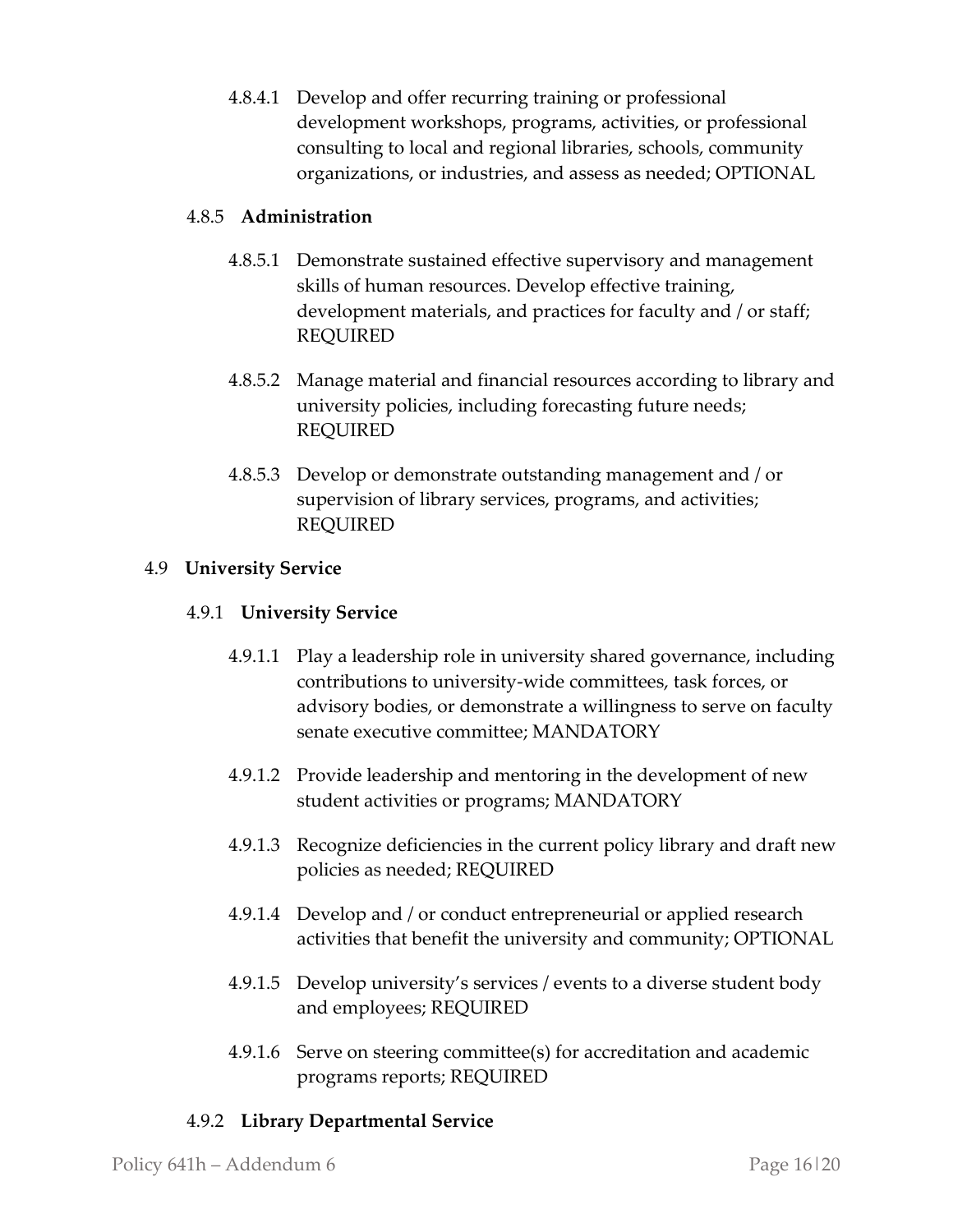- 4.9.2.1 Serves as interim or acting dean in the absence of Dean; REQUIRED
- 4.9.2.2 Build a donor campaign in collaboration with the development office; OPTIONAL
- 4.9.2.3 Develop new projects with colleagues from other departments or colleges; MANDATORY
- 4.9.2.4 Provide leadership and mentorship of librarians in establishing library guidelines, best practices, and procedures; MANDATORY
- 4.9.2.5 Develop strategic public relations and outreach plans; REQUIRED

# 4.9.3 **Professional Service**

4.9.3.1 Provide leadership to professional organizations (including consortia) at the local, state, regional, or national level as appropriate; REQUIRED

# 4.9.4 **Community Service**

4.9.4.1 Take a leadership role in developing, coordinating, and / or offering training, guidance, professional development workshops, programs, activities, or professional consulting for local and regional libraries, schools, community organizations, or industries; OPTIONAL

# 4.9.5 **Administration**

- 4.9.5.1 Provide leadership in and serve as a model for others in the management of human resources, developing and training effective faculty and staff; Mentoring, guiding, and providing feedback on areas of strength and weakness for other faculty; REQUIRED
- 4.9.5.2 Provide leadership in and serve as a model for others in the management of material and financial resources; REQUIRED
- 4.9.5.3 Lead efforts to document and improve library services, programs and activities, including assessment; REQUIRED

# 4.10 **Scholarly & Creative Activities**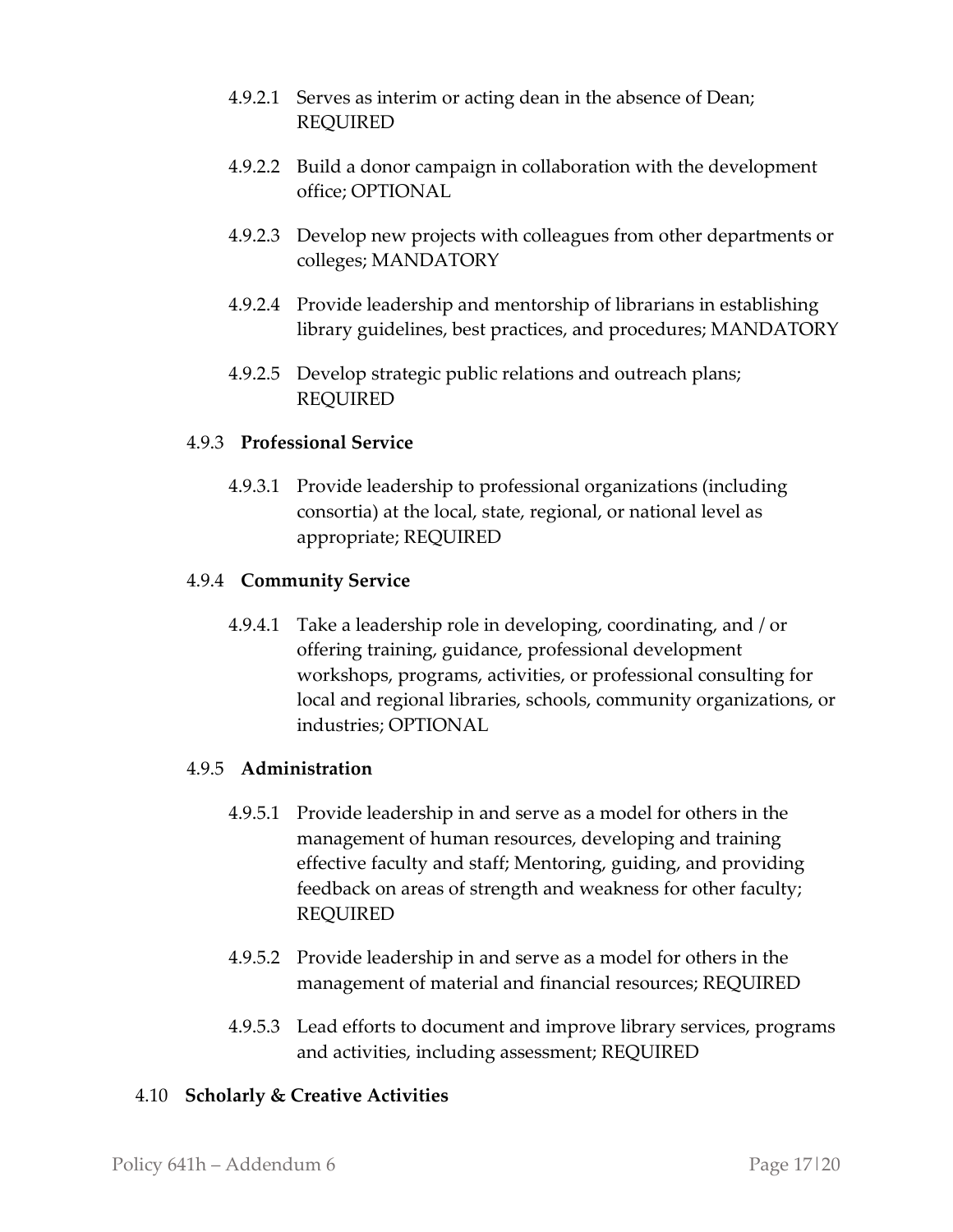#### 4.10.1 **Professional Development**

- 4.10.1.1 Be a member of professional organizations at the regional, state, national, or international level as appropriate and recommended by the dean that relate to librarianship, assigned liaison areas, and / or areas of scholarship / creative activity; MANDATORY
- 4.10.1.2 Monitor research and publishing trends in librarianship, assigned liaison areas, and / or areas of scholarship / creative activity; MANDATORY
- 4.10.1.3 Participate in continuing educational or professional training opportunities in librarianship, assigned liaison areas, and / or areas of scholarship / creative activity; REQUIRED
- 4.10.1.4 Obtain or work in process to obtain professional certification; **OPTIONAL**
- 4.10.1.5 Demonstrate progress towards or completion of an additional advanced degree and / or relevant coursework in related area; OPTIONAL
- 4.10.1.6 Provide professional consulting, paid or unpaid, to external entities that relate to professional librarianship, assigned liaison areas, and / or areas of scholarship / creative activity. Consulting includes those activities related to the faculty members discipline, contributes significantly to the public welfare, and offers opportunities for professional challenges and growth which enhances the effectiveness of a faculty member; OPTIONAL

#### 4.10.2 **Scholarship & Creative Activity**

- 4.10.2.1 Consistent with Boyer's scholarship categories, LOLS faculty should exhibit the following seven critical features of scholarship:
	- 4.10.2.1.1 Insatiable intellectual curiosity;
	- 4.10.2.1.2 In-depth knowledge or expertise in a well-defined area of inquiry;
	- 4.10.2.1.3 Sustained, systematic, intentional efforts;
	- 4.10.2.1.4 Clear patterns, programs, or trajectories of work over time;
	- 4.10.2.1.5 Generation of new ideas and applications;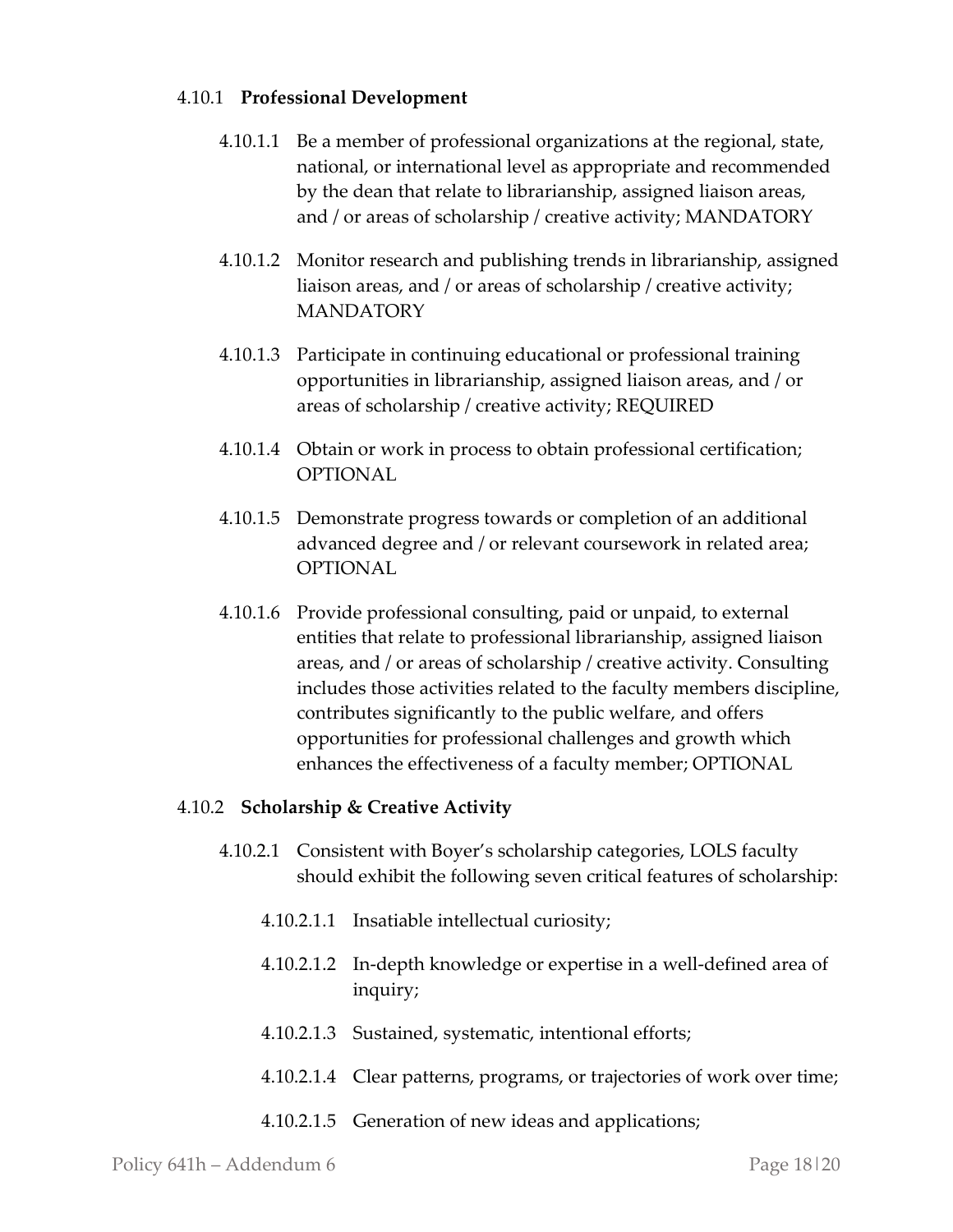4.10.2.1.6 Value or significance to field and / or society; and

4.10.2.1.7 Public scrutiny.

- 4.10.2.2 Pick a combination to achieve three (3) workload points in a six (6) year review period (list is not intended to be all inclusive); MANDATORY
	- 4.10.2.2.1 Must be able to connect a result to the type of scholarship and provide evidence to document the activity;
	- 4.10.2.2.2 Scholarship and Creative Activities projects and weight assignments are agreed upon by the Dean and faculty member in the annual AFAP and Self-Evaluations;
	- 4.10.2.2.3 High, medium, and low scholarship and creative activities workload weights can be adjusted with the Dean's written approval in the annual AFAP and / or Self-Evaluations.
	- 4.10.2.2.4 High Workload = three (3) points
		- 4.10.2.2.4.1 Contribute as an author or co-author to a commercially or open access published regional, state, national, or international professional or scholarly article and / or chapter;
		- 4.10.2.2.4.2 Contribute as an author or co-author to a commercially or open access published regional, state, national, or international book or dissertation (not self-published);
		- 4.10.2.2.4.3 Write and submit applications / proposals for externally or internally funded national grants;
		- 4.10.2.2.4.4 Accepted to present or co-present at state, regional, national, or international professional or scholarly conferences where papers are published as conference proceedings.

#### 4.10.2.2.5 Medium Workload = two (2) points

4.10.2.2.5.1 Create innovative resources that enhance access to information or enhance library services or collections;